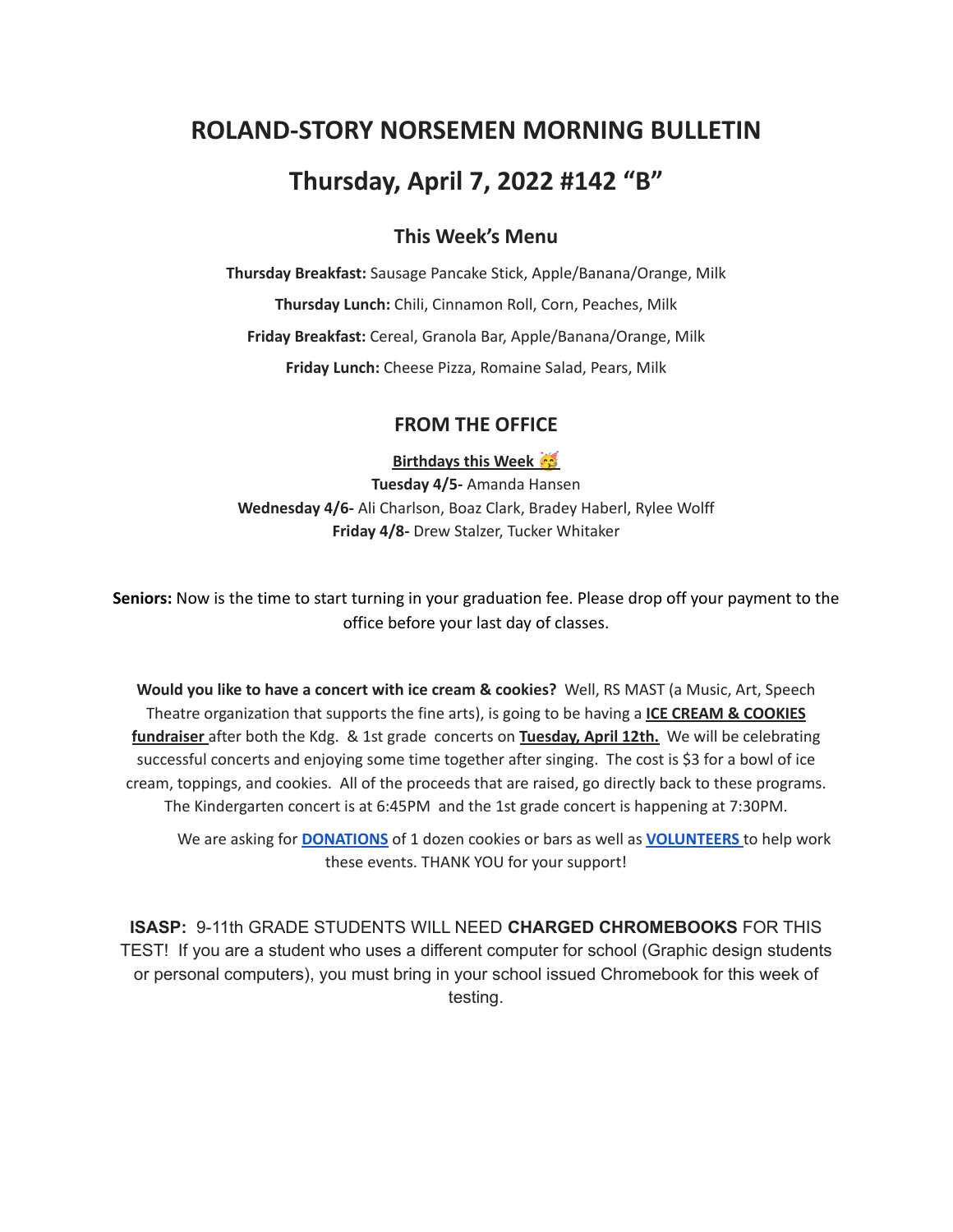**Volunteer Hours Opportunity:** Roland Youth Softball is looking for volunteers to work their concession stands during games. This is a great opportunity to get silver cord hours. [Click](https://www.signupgenius.com/go/70a094facac2aa0f85-roland1) here to view the schedule and sign up!

**Juniors/Seniors:** \$40 off tux rental coupons are available in the office from Milroy's.

**Juniors/Seniors:** Please complete the Google Form you received from Mrs. Schmitz about prom/after prom by 4/13.

**ISASP testing is right around the corner.** High school and elementary will be testing the week of April 18th. Middle school will be testing the week of April 25th. Information about test security and procedures can be found in the District [Assessment](https://rolandstory.school/media/Michelle%20Soderstrum/RSCSD_District_Assessment_Poli%20-%20Copy%203.pdf) Policy and Procedures Handbook located on the district website.

In addition, due to ISASP testing, we are going to give students a little more time to sleep in and be more rested for the week. We will not hold ANY activities in the mornings from 4.18-4.22. Early morning activities may resume on Monday, April 25th.

We will still have EBPE since it is a class. Please try to eat breakfast and get a good night's sleep on test days and give your best effort!



**[COUNSELOR FOLDER](https://docs.google.com/document/d/1vmwczNPbDzXe9vFaG5LJMQ7NYDv-i4oQJHybqA65TUc/edit?usp=sharing) (9-12)-Click here**



Students, come and hear about these career opportunities. To attend, please sign up in the counselor's

office *at least one day* prior to the presentation day. **Thursday, April 7-I**owa Law Enforcement **Academy** <https://ilea.iowa.gov/>

**Tuesday, April 26:** Fire Science Programs Click here to [watch](https://www.youtube.com/watch?v=xBXR6h_2eWg) a video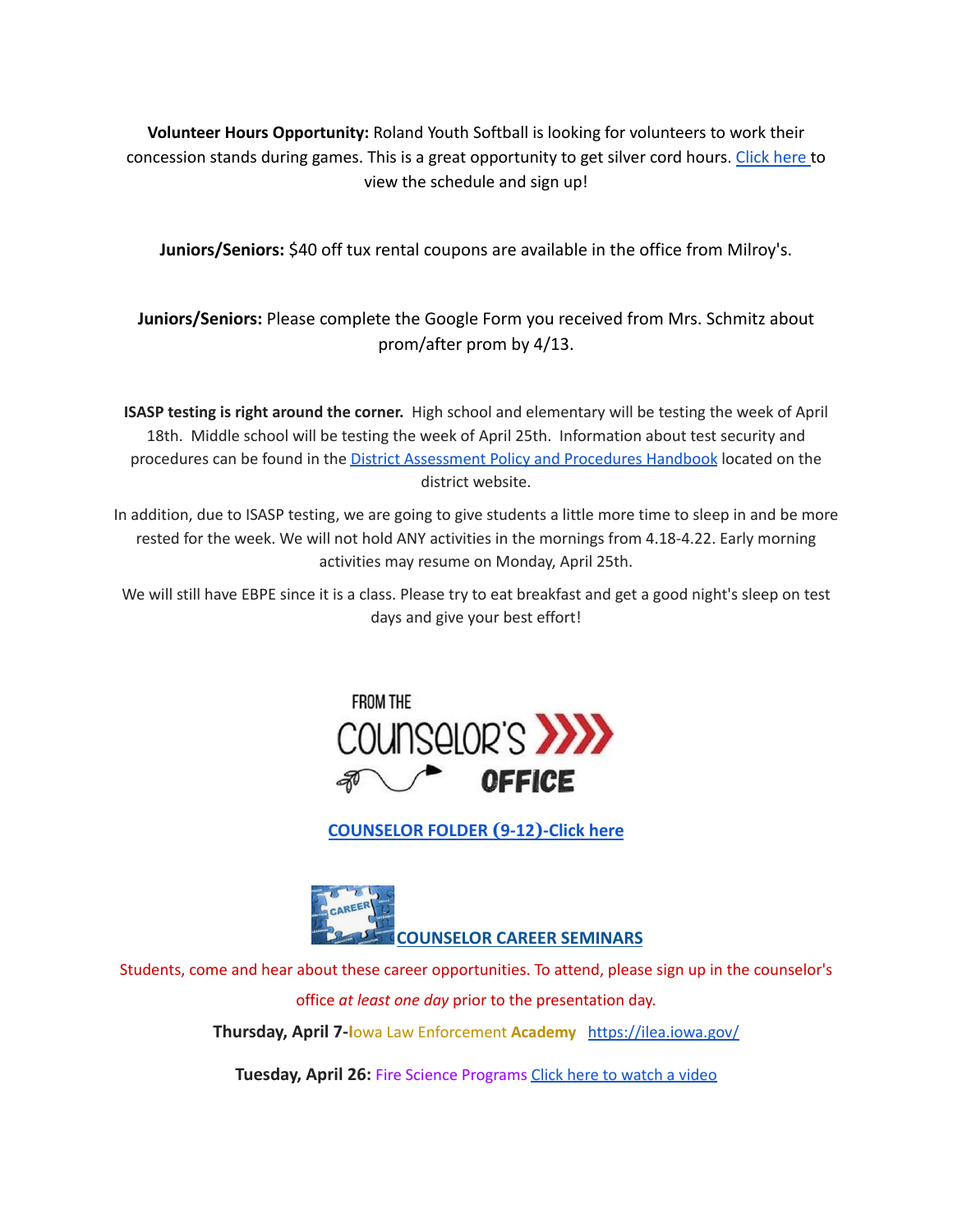

*Summer Job Fair and more for ages 14-24! When: Saturday, April 23, 11-3:00pm; Ames Mall Click here for more [details!](https://drive.google.com/file/d/1oRnZjYZwcrPoadOvdDvW1Xo67Q_emRhm/view?usp=sharing)*

*RS students, take time for your mental health* by registering for this "Teens Training Teens-Psychological First Aid (PFA)" This 3-hour online course will teach students how to manage their distress and cope with post-disaster stress and adversity. (See [attached](https://drive.google.com/file/d/18ZxsDgb9mTVccDP5AD1ejwqoEi1MNUwE/view?usp=sharing) flyer.)

# **Scholarship**

# [StudentScholarships.org](https://mail.google.com/mail/u/0/#inbox/FMfcgzGmvnxHNJmNqQFMvMXGZjCFpNPB?projector=1&messagePartId=0.1) Scholarship Newsletter

\*Shawn Carter Scholarship- \$2,500 due 4/30 \*AMVETS National Scholarship- \$4,000 due 4/30 \*Be Bold Scholarship- \$25,050 due 5/1 \*PHCC Educational Foundation Scholarships- \$2,500 due 5/1 \*ACF Visionary Scholarship Program- \$5,000 due 5/1 \*Code Wizards HQ Educational Scholarship- \$2,500 due 5/1 \*There's Space for Everyone Scholarship- \$3,000 due 5/2 \*Thermo Fisher Scientific Antibody Scholarship- \$10,000 due 5/4 \*Eleven Scholarship- \$5,000 due 5/5 \*Review It Scholarship- \$1,000 due 5/15 \*Trotter Project Scholarships- \$10,000 due 5/15 \*Exceptional Nurse Scholarships- \$500 due 6/1 \*Automotive Women's Association Scholarships- \$2,500 due 6/10 \*Burress Injur Law "Underdog Scholarship"- \$5,000 due 6/15 \*Geoscience IDEA Scholarship- \$5,000 due 6/30

# **ATHLETIC ACTIVITIES FOR THE WEEK**

## **Friday 4/8**

JV/Varsity Girls Golf @ Roland Story High School 4:00pm—**POSTPONED TO 4/11** JV/Varsity Boys Track @ Baxter 4:30pm**—CANCELED**